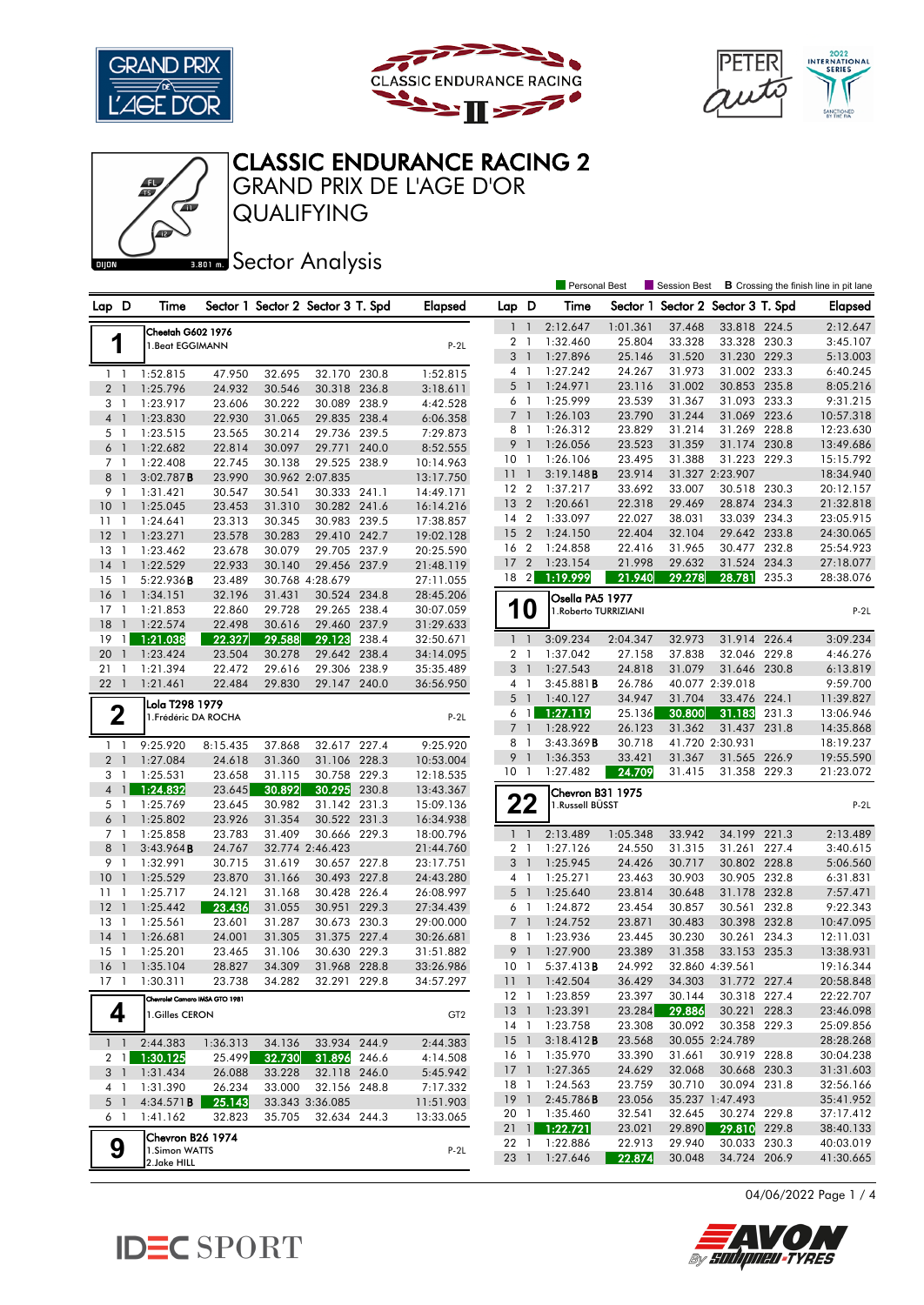





## GRAND PRIX DE L'AGE D'OR CLASSIC ENDURANCE RACING 2

QUALIFYING

**BRONES** Sector Analysis

|                 |                                  |                               |                  |                  |                                    |       |                        |                     |                | <b>Personal Best</b>                       |                  | <b>Session Best</b> |                                 |       | <b>B</b> Crossing the finish line in pit lane |
|-----------------|----------------------------------|-------------------------------|------------------|------------------|------------------------------------|-------|------------------------|---------------------|----------------|--------------------------------------------|------------------|---------------------|---------------------------------|-------|-----------------------------------------------|
| Lap D           |                                  | Time                          |                  |                  | Sector 1 Sector 2 Sector 3 T. Spd  |       | <b>Elapsed</b>         | Lap D               |                | Time                                       | Sector 1         |                     | Sector 2 Sector 3 T. Spd        |       | <b>Elapsed</b>                                |
| 24              | -1                               | 1:26.740                      | 24.701           | 31.509           | 30.530 230.8                       |       | 42:57.405              | 18                  | $\overline{1}$ | 1:23.200                                   | 22.822           | 30.816              | 29.562                          | 243.8 | 40:48.047                                     |
| 25              | $\overline{1}$                   | 1:29.804                      | 23.256           | 33.240           | 33.308 159.5                       |       | 44:27.209              | 19                  | $\mathbf{1}$   | 1:22.987                                   | 22.467           | 30.702              | 29.818 239.5                    |       | 42:11.034                                     |
|                 |                                  | Chevron B36 1976              |                  |                  |                                    |       |                        | 20 1                |                | 1:23.202                                   | 22.898           | 30.542              | 29.762 238.4                    |       | 43:34.236                                     |
|                 | 26                               | 1.Claude LE JEAN              |                  |                  |                                    |       | $P-2L$                 |                     |                | Osella PA5 1977                            |                  |                     |                                 |       |                                               |
|                 |                                  | 2.Lucien ROSSIAUD             |                  |                  |                                    |       |                        | 44                  |                | 1.Gianluigi CANDIANI                       |                  |                     |                                 |       | $P-2L$                                        |
| $\mathbf{1}$    | $\overline{2}$                   | 2:09.407                      | 58.262           | 36.262           | 34.883                             | 197.1 | 2:09.407               |                     |                |                                            |                  |                     |                                 |       |                                               |
|                 | 2 <sub>2</sub>                   | 1:35.303                      | 27.576           | 34.524           | 33.203 226.9                       |       | 3:44.710               | 1 <sup>1</sup>      |                | 7:41.886B                                  | 5:02.964         |                     | 38.099 2:00.823                 |       | 7:41.886                                      |
|                 | 3 <sub>2</sub>                   | 1:34.385                      | 26.718           | 34.354           | 33.313 229.8                       |       | 5:19.095               | 2 <sub>1</sub>      |                | 1:36.596                                   | 33.361           | 31.672              | 31.563 218.6                    |       | 9:18.482                                      |
|                 | 4 <sub>2</sub>                   | 1:35.199                      | 26.982           | 34.365           | 33.852 232.3                       |       | 6:54.294               | 3                   | $\overline{1}$ | 1:26.567                                   | 23.857           | 31.283              | 31.427                          | 218.6 | 10:45.049                                     |
|                 | 5 <sub>2</sub>                   | 4:21.722B                     | 26.066           |                  | 33.641 3:22.015                    |       | 11:16.016              |                     | 41             | 1:25.068                                   | 23.486           | 30.940              | 30.642                          | 220.4 | 12:10.117                                     |
|                 | 6 <sub>2</sub>                   | 1:44.646                      | 35.070           | 35.888           | 33.688                             | 230.3 | 13:00.662              | $5-1$               |                | 1:25.701                                   | 23.440           | 31.255              | 31.006 223.1                    |       | 13:35.818                                     |
|                 | 72                               | 1:32.735                      | 25.999           | 33.951           | 32.785                             | 229.8 | 14:33.397              | 6                   | $\mathbf{1}$   | 1:27.113                                   | 23.464           | 32.245              | 31.404 218.6                    |       | 15:02.931                                     |
| 8<br>9          | $\overline{2}$<br>$\overline{1}$ | 7:49.003B<br>3:16.825B        | 25.851<br>40.060 |                  | 33.311 6:49.841<br>37.929 1:58.836 |       | 22:22.400<br>25:39.225 | 7 <sup>1</sup><br>8 | $\overline{1}$ | 1:28.708<br>1:26.759                       | 23.438<br>24.221 | 33.625<br>31.200    | 31.645 211.8<br>31.338 213.4    |       | 16:31.639<br>17:58.398                        |
| 10              | -1                               | 1:42.051                      | 33.248           | 33.660           | 35.143 230.3                       |       | 27:21.276              | 9                   | $\overline{1}$ | 1:27.115                                   | 23.987           | 31.417              | 31.711 210.5                    |       | 19:25.513                                     |
| 11              | $\overline{1}$                   | 1:33.659                      | 26.636           | 33.728           | 33.295 229.3                       |       | 28:54.935              | 10 <sub>1</sub>     |                | 1:27.145                                   | 24.060           | 31.569              | 31.516 210.5                    |       | 20:52.658                                     |
| 12              | $\overline{1}$                   | 1:33.406                      | 26.694           | 33.061           | 33.651 227.4                       |       | 30:28.341              | 11                  | $\overline{1}$ | 1:28.370                                   | 24.410           | 32.342              | 31.618 209.3                    |       | 22:21.028                                     |
| 13              | -1                               | 1:34.036                      | 26.992           | 33.317           | 33.727 231.3                       |       | 32:02.377              |                     |                |                                            |                  |                     |                                 |       |                                               |
| $14-1$          |                                  | 1:33.572                      | 26.901           | 33.570           | 33.101 229.8                       |       | 33:35.949              | 45                  |                | Porsche 935 1977<br>1. Jean-Christian DUBY |                  |                     |                                 |       | GT <sub>2</sub>                               |
|                 |                                  | Lola T296 1976                |                  |                  |                                    |       |                        |                     |                | 2.Gilles VANNELET                          |                  |                     |                                 |       |                                               |
|                 | 32                               | 1. Bert SMEETS                |                  |                  |                                    |       | $P-2L$                 | $\mathbf{1}$        | $\overline{2}$ | 2:19.169                                   | 1:00.949         | 40.550              | 37.670 210.1                    |       | 2:19.169                                      |
|                 |                                  |                               |                  |                  |                                    |       |                        | 2 <sub>2</sub>      |                | 1:38.697                                   | 29.785           | 36.318              | 32.594 240.0                    |       | 3:57.866                                      |
|                 | $1\quad$                         | 2:18.019                      | 1:09.070         | 36.386           | 32.563 237.9                       |       | 2:18.019               | 3 <sub>2</sub>      |                | 1:29.839                                   | 25.326           | 32.579              | 31.934 241.6                    |       | 5:27.705                                      |
|                 | 2 <sub>1</sub>                   | 1:33.811                      | 26.299           | 35.049           | 32.463 238.4                       |       | 3:51.830               | 4 <sup>2</sup>      |                | 1:28.033                                   | 24.980           | 31.632              | 31.421                          | 246.6 | 6:55.738                                      |
|                 | 3 1                              | 1:31.472                      | 26.936           | 32.464           | 32.072 238.4                       |       | 5:23.302               | 5 <sub>2</sub>      |                | 1:35.600                                   | 26.233           | 37.984              | 31.383 246.0                    |       | 8:31.338                                      |
|                 | 4 <sub>1</sub>                   | 1:31.120                      | 26.729           | 32.376           | 32.015 235.3                       |       | 6:54.422               |                     | $6\quad2$      | 1:27.749                                   | 24.595           | 31.895              | 31.259                          | 246.0 | 9:59.087                                      |
|                 | 5 <sub>1</sub>                   | 1:33.044                      | 26.548           | 33.390           | 33.106 232.3                       |       | 8:27.466               | 7 <sup>2</sup>      |                | 3:50.862B                                  | 29.227           |                     | 38.152 2:43.483                 |       | 13:49.949                                     |
|                 | 6 1                              | 1:28.732                      | 25.624           | 31.869           | 31.239 235.8                       |       | 9:56.198               | 8                   | $\overline{1}$ | 2:03.546                                   | 40.509           | 42.126              | 40.911                          | 191.2 | 15:53.495                                     |
|                 | 7 <sub>1</sub>                   | 1:29.133                      | 25.547           | 31.964           | 31.622 233.3                       |       | 11:25.331              | 9                   | $\overline{1}$ | 1:51.900                                   | 32.155           | 39.621              | 40.124                          | 205.7 | 17:45.395                                     |
|                 |                                  | 8 1 10:29.314 <b>B</b>        | 28.371           |                  | 36.453 9:24.490                    |       | 21:54.645              | 10 <sub>1</sub>     |                | 1:46.781                                   | 30.650           | 37.364              | 38.767 217.7                    |       | 19:32.176                                     |
| 10              | 9 1<br>$\mathbf{1}$              | 1:39.921<br>1:29.469          | 35.046<br>25.648 | 33.300<br>32.390 | 31.575 237.4<br>31.431             | 235.8 | 23:34.566              | $11-1$<br>12        | $\overline{1}$ | 1:44.810<br>1:42.912                       | 31.171<br>29.375 | 36.008              | 37.631<br>36.936 221.3          | 224.5 | 21:16.986<br>22:59.898                        |
| 11              | -1                               | 1:27.622                      | 24.942           | 31.811           | 30.869                             | 236.8 | 25:04.035<br>26:31.657 | $13-1$              |                | 1:39.663                                   | 28.381           | 36.601<br>35.340    | 35.942 227.4                    |       | 24:39.561                                     |
| 12              | $\overline{1}$                   | 1:27.375                      | 24.728           | 31.646           | 31.001                             | 237.4 | 27:59.032              | $14-1$              |                | 1:39.384                                   | 28.765           | 35.255              | 35.364 227.8                    |       | 26:18.945                                     |
| 13              | $\overline{1}$                   | 5:00.270B                     | 25.776           |                  | 33.214 4:01.280                    |       | 32:59.302              | $15-1$              |                | 1:38.151                                   | 28.489           | 34.781              | 34.881 230.8                    |       | 27:57.096                                     |
| 14              | $\mathbf{1}$                     | 1:39.815                      | 31.773           | 36.209           | 31.833                             | 237.9 | 34:39.117              | 16                  | $\overline{1}$ | 1:38.803                                   | 27.370           | 35.651              | 35.782 229.8                    |       | 29:35.899                                     |
| $15-1$          |                                  | 1:27.912                      | 24.946           | 31.559           | 31.407 238.9                       |       | 36:07.029              | $17-1$              |                | 1:35.799                                   | 26.933           | 34.744              | 34.122 235.3                    |       | 31:11.698                                     |
|                 |                                  | Chevron B36 1979              |                  |                  |                                    |       |                        | $18-1$              |                | 1:35.440                                   | 26.989           | 34.138              | 34.313 233.8                    |       | 32:47.138                                     |
|                 | 42                               | 1. Philipp BRUEHWILER         |                  |                  |                                    |       | $P-2L$                 | $19-1$              |                | 1:36.228                                   | 27.875           | 34.224              | 34.129 241.1                    |       | 34:23.366                                     |
|                 |                                  |                               |                  |                  |                                    |       |                        |                     |                | TOJ SC303 1978                             |                  |                     |                                 |       |                                               |
|                 | $1\quad$                         | 2:19.270                      | 1:11.487         | 35.422           | 32.361 231.3                       |       | 2:19.270               | 49                  |                | 1. Dominique GUENAT                        |                  |                     |                                 |       | $P+2L$                                        |
|                 | 2 <sub>1</sub>                   | 1:28.590                      | 25.473           | 32.505           | 30.612 235.3                       |       | 3:47.860               |                     |                |                                            |                  |                     |                                 |       |                                               |
|                 | 3 <sub>1</sub>                   | 1:25.376                      | 23.885           | 31.430           | 30.061 240.5                       |       | 5:13.236               | $1\quad$            |                | 7:15.568                                   | 6:07.641         | 37.061              | 30.866 266.0                    |       | 7:15.568                                      |
|                 | 41                               | 1:24.049                      | 22.854           | 31.109           | 30.086 238.9                       |       | 6:37.285               | $\overline{2}$      | $\overline{1}$ | 1:21.182                                   | 22.788           | 29.767              | 28.627 273.4                    |       | 8:36.750                                      |
|                 |                                  | 5 1 1:24.327                  | 23.264           | 30.955           | 30.108 240.0                       |       | 8:01.612               |                     |                | 3 1 1:27.445                               | 25.725           | 31.917              | 29.803 270.0                    |       | 10:04.195                                     |
|                 | 6 1                              | 3:56.046B                     | 22.685           |                  | 30.755 3:02.606                    |       | 11:57.658              |                     |                | 4 1 1:20.589                               | 22.882           | 29.184              | 28.523 270.0                    |       | 11:24.784                                     |
|                 |                                  | 7 1 1:31.761                  | 29.837           | 31.880           | 30.044 240.5                       |       | 13:29.419              |                     |                | 5 1 10:09.402B                             | 26.730           |                     | 33.686 9:08.986                 |       | 21:34.186                                     |
|                 | 81                               | 1:22.936                      | 22.804           | 30.446           | 29.686 243.2                       |       | 14:52.355              |                     |                | 6 1 1:35.874                               | 33.948           | 32.351              | 29.575 270.0                    |       | 23:10.060                                     |
|                 |                                  | 9 1 1:23.359<br>10 1 1:23.499 | 22.676<br>22.886 | 30.950           | 29.733 243.2<br>29.974 244.3       |       | 16:15.714<br>17:39.213 |                     |                | 7 1 1:24.054<br>8 1 10:08.962B             | 22.770<br>22.692 | 30.961              | 30.323 268.7<br>30.049 9:16.221 |       | 24:34.114                                     |
|                 |                                  | $11$ 1 1:22.568               | 22.691           | 30.639<br>30.258 | 29.619 238.4                       |       | 19:01.781              |                     | 9 1            | $4:30.758$ B                               | 33.874           |                     | 31.899 3:24.985                 |       | 34:43.076<br>39:13.834                        |
|                 |                                  | 12 1 13:07.180 <b>B</b>       | 25.614           | 32.547           | $\ldots$                           |       | 32:08.961              |                     |                | 10 1 1:35.692                              | 33.441           | 32.468              | 29.783 269.3                    |       | 40:49.526                                     |
|                 |                                  | 13 1 1:38.384                 | 35.824           | 32.170           | 30.390 233.8                       |       | 33:47.345              |                     |                | 11 1:21.044                                | 23.102           | 29.417              | 28.525 266.0                    |       | 42:10.570                                     |
|                 |                                  | 14 1 1:27.537                 | 23.034           | 33.849           | 30.654 235.3                       |       | 35:14.882              |                     |                | 12 1 1:20.316                              | 22.253           | 29.354              | 28.709 266.7                    |       | 43:30.886                                     |
| 15 <sub>1</sub> |                                  | 1:22.992                      | 22.736           | 30.593           | 29.663 237.4                       |       | 36:37.874              |                     |                | 13 1 1:23.080                              | 22.866           | 30.937              | 29.277 262.8                    |       | 44:53.966                                     |
| 16 <sub>1</sub> |                                  | 1:23.367                      | 22.617           | 30.711           | 30.039 237.9                       |       | 38:01.241              |                     |                | 14 1 1:20.403                              | 22.725           | 29.346              | 28.332 266.0                    |       | 46:14.369                                     |
|                 |                                  | 17 1 1:23.606                 | 22.774           | 31.007           | 29.825 238.9                       |       | 39:24.847              |                     |                |                                            |                  |                     |                                 |       |                                               |

04/06/2022 Page 2 / 4



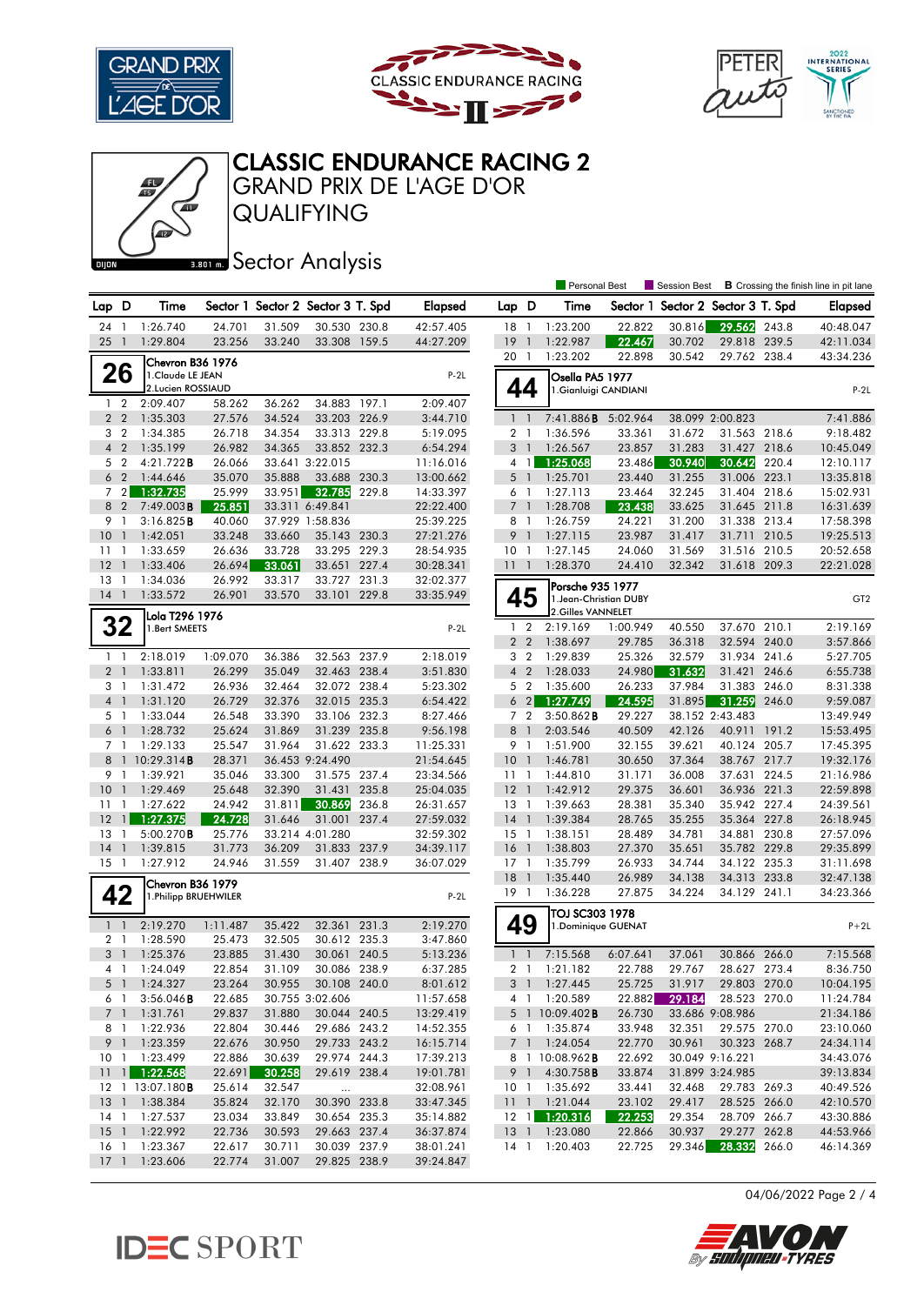





## GRAND PRIX DE L'AGE D'OR CLASSIC ENDURANCE RACING 2

QUALIFYING

**BRONES** Sector Analysis

|                                   |                         |                  |                  |                                   |       |                        |                                  |                | <b>Personal Best</b>           |                    | <b>B</b> Crossing the finish line in pit lane<br><b>Session Best</b> |                              |       |                      |
|-----------------------------------|-------------------------|------------------|------------------|-----------------------------------|-------|------------------------|----------------------------------|----------------|--------------------------------|--------------------|----------------------------------------------------------------------|------------------------------|-------|----------------------|
| Lap D                             | Time                    |                  |                  | Sector 1 Sector 2 Sector 3 T. Spd |       | Elapsed                | Lap D                            |                | Time                           |                    | Sector 1 Sector 2 Sector 3 T. Spd                                    |                              |       | Elapsed              |
|                                   | Lola T286 1976          |                  |                  |                                   |       |                        | 20                               | $\mathbf{1}$   | 1:19.842                       | 22.044             | 29.584                                                               | 28.214 264.1                 |       | 46:02.278            |
| 50                                | 1.Maxime GUENAT         |                  |                  |                                   |       | $P+2L$                 |                                  |                | BMW M1 Procar 1979             |                    |                                                                      |                              |       |                      |
|                                   |                         |                  |                  |                                   |       |                        | 59                               |                | 1.Sebastian GLASER             |                    |                                                                      |                              |       | GT <sub>2</sub>      |
| $1\quad$                          | 4:58.193                | 3:57.653         | 31.615           | 28.925 255.3                      |       | 4:58.193               |                                  |                |                                |                    |                                                                      |                              |       |                      |
| 2 <sub>1</sub><br>3 <sup>1</sup>  | 1:20.759<br>1:20.682    | 22.666<br>22.136 | 29.498<br>29.307 | 28.595 256.5<br>29.239 254.7      |       | 6:18.952<br>7:39.634   | $1\quad$<br>2 <sub>1</sub>       |                | 2:25.474<br>1:27.550           | 1:16.151<br>24.596 | 35.486<br>31.275                                                     | 33.837 225.9<br>31.679 238.9 |       | 2:25.474<br>3:53.024 |
| 4 1                               | 1:19.668                | 21.913           | 29.400           | 28.355 257.8                      |       | 8:59.302               | 3 <sub>1</sub>                   |                | 1:26.482                       | 24.437             | 31.162                                                               | 30.883 238.9                 |       | 5:19.506             |
| 5<br>-1                           | 6:32.117B               | 24.440           |                  | 32.299 5:35.378                   |       | 15:31.419              | 4 <sup>1</sup>                   |                | 1:27.831                       | 24.355             | 31.673                                                               | 31.803 237.4                 |       | 6:47.337             |
| 6<br>-1                           | 1:28.399                | 29.726           | 29.600           | 29.073                            | 250.6 | 16:59.818              | 5                                | $\mathbf{1}$   | 1:25.440                       | 23.516             | 31.088                                                               | 30.836 236.8                 |       | 8:12.777             |
| $7^{\circ}$<br>$\mathbf{1}$       | 1:19.792                | 21.943           | 29.393           | 28.456                            | 254.7 | 18:19.610              | 6 <sup>1</sup>                   |                | 4:46.112B                      | 24.961             |                                                                      | 32.524 3:48.627              |       | 12:58.889            |
| 8<br>$\mathbf{1}$                 | 1:19.467                | 21.866           | 29.302           | 28.299                            | 257.1 | 19:39.077              | 7 <sub>1</sub>                   |                | 1:53.033                       | 38.218             | 35.764                                                               | 39.051 233.8                 |       | 14:51.922            |
| 9<br>$\mathbf{1}$                 | 1:22.294                | 23.929           | 29.998           | 28.367                            | 256.5 | 21:01.371              | 8 <sup>1</sup>                   |                | 1:26.545                       | 23.982             | 31.656                                                               | 30.907 237.4                 |       | 16:18.467            |
| 10 <sub>1</sub>                   | $6:47.587$ <b>B</b>     | 21.915           |                  | 29.655 5:56.017                   |       | 27:48.958              | 9 1                              |                | 1:25.544                       | 23.797             | 30.854                                                               | 30.893 235.3                 |       | 17:44.011            |
|                                   | Porsche 930 Turbo 1975  |                  |                  |                                   |       |                        | 10                               | $\overline{1}$ | $8:22.061$ B                   | 23.988             |                                                                      | 31.043 7:27.030              |       | 26:06.072            |
| 51                                | 1. NELSON               |                  |                  |                                   |       | GT <sub>2</sub>        | $11-1$                           |                | 1:36.153                       | 32.722             | 31.964                                                               | 31.467 234.3                 |       | 27:42.225            |
|                                   |                         |                  |                  |                                   |       |                        | 12                               | $\overline{1}$ | 1:33.967                       | 23.630             | 32.101                                                               | 38.236 236.3                 |       | 29:16.192            |
| $1\quad$                          | 1:53.502                | 44.296           | 34.530           | 34.676                            | 220.0 | 1:53.502               | 13                               | $\overline{1}$ | 1:28.559                       | 23.832             | 33.684                                                               | 31.043 233.8                 |       | 30:44.751            |
| 2 <sub>1</sub>                    | 1:32.279                | 26.482           | 32.852           | 32.945 228.3                      |       | 3:25.781               | $14-1$                           |                | 1:25.381                       | 23.568             | 31.110                                                               | 30.703                       | 236.3 | 32:10.132            |
| 3<br>$\overline{1}$               | 1:30.832                | 25.145           | 32.888           | 32.799                            | 230.3 | 4:56.613               |                                  |                | March 75S 1975                 |                    |                                                                      |                              |       |                      |
| 4 <sub>1</sub>                    | 1:32.692                | 25.785           | 32.481           | 34.426 226.9                      |       | 6:29.305               | 66                               |                | 1.Doug HART                    |                    |                                                                      |                              |       | $P-2L$               |
| $5-1$                             | 1:32.863                | 25.827           | 34.128           | 32.908 230.3                      |       | 8:02.168               |                                  |                |                                |                    |                                                                      |                              |       |                      |
| $\overline{1}$<br>6               | 1:32.394                | 25.488           | 34.001           | 32.905 228.8                      |       | 9:34.562               | $1\quad$                         |                | 2:16.062                       | 1:08.229           | 35.135                                                               | 32.698 230.3                 |       | 2:16.062             |
| $7\overline{ }$<br>$\overline{1}$ | 1:31.056                | 25.492           | 32.776           | 32.788                            | 228.8 | 11:05.618              | 2 <sub>1</sub>                   |                | 1:28.026                       | 24.372             | 31.907                                                               | 31.747 230.8                 |       | 3:44.088             |
| 8<br>-1<br>9                      | 1:31.018                | 25.329           | 32.568           | 33.121<br>33.253 5:36.233         | 226.4 | 12:36.636              | 3                                | $\overline{1}$ | 1:24.964                       | 23.683             | 30.470<br>30.300                                                     | 30.811<br>30.708 235.3       | 233.3 | 5:09.052             |
| 10<br>$\mathbf{1}$                | 6:34.923B<br>3:15.165B  | 25.437<br>34.965 |                  | 34.686 2:05.514                   |       | 19:11.559<br>22:26.724 | 4 <sup>1</sup><br>5 <sub>1</sub> |                | 1:24.453<br>1:25.372           | 23.445<br>23.476   | 30.847                                                               | 31.049 234.8                 |       | 6:33.505<br>7:58.877 |
| 11<br>$\overline{1}$              | 1:40.787                | 34.162           | 33.157           | 33.468 222.2                      |       | 24:07.511              | 6                                | $\overline{1}$ | 5:23.767B                      | 24.041             |                                                                      | 31.442 4:28.284              |       | 13:22.644            |
| 12<br>$\overline{1}$              | $4:16.542$ <b>B</b>     | 43.673           |                  | 35.203 2:57.666                   |       | 28:24.053              | 7 <sub>1</sub>                   |                | 1:41.281                       | 34.421             | 33.660                                                               | 33.200 231.3                 |       | 15:03.925            |
| 13<br>$\mathbf{1}$                | 1:38.504                | 32.144           | 33.136           | 33.224                            | 223.6 | 30:02.557              | 8                                | $\overline{1}$ | 1:24.595                       | 23.385             | 30.660                                                               | 30.550 233.8                 |       | 16:28.520            |
| 14<br>$\overline{1}$              | 1:33.772                | 26.052           | 34.332           | 33.388 225.9                      |       | 31:36.329              | 9 1                              |                | 1:23.207                       | 22.936             | 29.949                                                               | 30.322 235.3                 |       | 17:51.727            |
| 15                                | 4:27.249B               | 46.875           |                  | 35.588 3:04.786                   |       | 36:03.578              | 10 <sub>1</sub>                  |                | 1:24.279                       | 23.589             | 30.172                                                               | 30.518 236.8                 |       | 19:16.006            |
| 16<br>$\mathbf{1}$                | 1:38.479                | 32.098           | 32.986           | 33.395 225.9                      |       | 37:42.057              | 11                               | 1              | 1:22.781                       | 22.765             | 29.889                                                               | 30.127 232.8                 |       | 20:38.787            |
| 17<br>$\overline{1}$              | 1:33.063                | 26.039           | 33.329           | 33.695 221.3                      |       | 39:15.120              | 12                               | $\overline{1}$ | 4:02.672 <b>B</b>              | 24.273             |                                                                      | 32.258 3:06.141              |       | 24:41.459            |
| 18<br>$\overline{1}$              | 1:33.006                | 25.676           | 33.430           | 33.900 224.5                      |       | 40:48.126              | 13                               | $\overline{1}$ | 1:45.075                       | 31.536             | 39.908                                                               | 33.631 233.8                 |       | 26:26.534            |
| 19<br>$\overline{1}$              | 1:33.081                | 26.315           | 33.205           | 33.561 225.5                      |       | 42:21.207              | $14-1$                           |                | 1:22.911                       | 22.764             | 29.751                                                               | 30.396 235.8                 |       | 27:49.445            |
|                                   | TOJ SC304 1976          |                  |                  |                                   |       |                        | 15                               | $\overline{1}$ | 1:23.254                       | 22.901             | 30.031                                                               | 30.322 233.8                 |       | 29:12.699            |
| 52                                | 1. Yves SCEMAMA         |                  |                  |                                   |       | $P+2L$                 | 16                               | $\overline{1}$ | 1:23.065                       | 22.927             | 30.140                                                               | 29.998                       | 232.8 | 30:35.764            |
|                                   |                         |                  |                  |                                   |       |                        | $17-1$                           |                | 1:23.160                       | 22.611             | 30.346                                                               | 30.203 232.3                 |       | 31:58.924            |
| $1\quad$                          | 4:43.618                | 3:37.088         | 34.518           | 32.012 254.1                      |       | 4:43.618               |                                  |                | Osella PA8 1981                |                    |                                                                      |                              |       |                      |
| 2 <sub>1</sub>                    | 1:28.338                | 24.614           | 33.322           | 30.402 259.6                      |       | 6:11.956               |                                  | ʹ3             | 1. Jean-Michel VILLOT          |                    |                                                                      |                              |       | $P-2L$               |
| 3 <sub>1</sub><br>4 <sub>1</sub>  | 1:22.659                | 23.626           | 30.138<br>29.827 | 28.895 264.1<br>28.630 265.4      |       | 7:34.615               |                                  | $\overline{1}$ | 2.Antoine WEIL<br>5:50.904B    |                    |                                                                      | 49.847 3:47.504              |       | 5:50.904             |
| 5 <sub>1</sub>                    | 1:20.655<br>1:20.019    | 22.198<br>22.096 | 29.666           | 28.257 268.7                      |       | 8:55.270<br>10:15.289  | $\mathbf{1}$                     |                | 2 1 12:03.026 <b>B</b>         | 1:13.553<br>48.024 | 42.476                                                               |                              |       | 17:53.930            |
| 6 <sup>1</sup>                    | 1:20.747                | 22.173           | 29.901           | 28.673 265.4                      |       | 11:36.036              | 3                                | $\overline{1}$ | 1:47.733                       | 37.791             | 35.497                                                               | $\ddotsc$<br>34.445 216.4    |       | 19:41.663            |
|                                   | 7 1 1:21.441            | 22.128           | 29.838           | 29.475 263.4                      |       | 12:57.477              |                                  |                | 4 1 1:32.637                   | 25.948             | 33.181                                                               | 33.508 217.3                 |       | 21:14.300            |
|                                   | 8 1 1:19.952            | 22.105           | 29.620           | 28.227 266.7                      |       | 14:17.429              |                                  | 5 1            | 1:33.009                       | 25.797             | 32.969                                                               | 34.243 200.4                 |       | 22:47.309            |
| 9 1                               | 1:20.533                | 22.254           | 29.845           | 28.434 265.4                      |       | 15:37.962              | 6 1                              |                | 1:31.263                       | 25.823             | 33.028                                                               | 32.412 219.1                 |       | 24:18.572            |
|                                   | 10 1 11:39.119 <b>B</b> | 21.980           | 30.210           |                                   |       | 27:17.081              |                                  | 7 <sup>1</sup> | 5:31.224B                      | 26.581             |                                                                      | 33.086 4:31.557              |       | 29:49.796            |
|                                   | 11 1 1:30.819           | 30.750           | 31.028           | 29.041 261.5                      |       | 28:47.900              |                                  |                | 8 1 1:40.354                   | 34.701             | 33.153                                                               | 32.500 220.0                 |       | 31:30.150            |
|                                   | 12 1 1:21.118           | 22.405           | 30.104           | 28.609 262.1                      |       | 30:09.018              | $9$ 1                            |                | 1:29.550                       | 24.943             | 32.779                                                               | 31.828 225.0                 |       | 32:59.700            |
| 13 1                              | 1:24.385                | 22.114           | 32.137           | 30.134 260.9                      |       | 31:33.403              | 10 <sub>1</sub>                  |                | 1:30.795                       | 24.627             | 34.050                                                               | 32.118 223.6                 |       | 34:30.495            |
| $14-1$                            | 1:22.326                | 22.753           | 30.867           | 28.706 264.1                      |       | 32:55.729              | 1111                             |                | 1:30.434                       | 25.340             | 32.713                                                               | 32.381 221.3                 |       | 36:00.929            |
| $15-1$                            | 1:24.074                | 22.311           | 31.939           | 29.824 263.4                      |       | 34:19.803              |                                  |                | Ford Capri Zakspeed Turbo 1981 |                    |                                                                      |                              |       |                      |
| 16 <sub>1</sub>                   | 1:20.297                | 22.243           | 29.423           | 28.631 266.0                      |       | 35:40.100              | 81                               |                | 1.Emile BREITTMAYER            |                    |                                                                      |                              |       | GT <sub>2</sub>      |
| $17-1$                            | 6:10.621B               | 26.943           |                  | 32.753 5:10.925                   |       | 41:50.721              |                                  |                |                                |                    |                                                                      |                              |       |                      |
| $18-1$                            | 1:31.470                | 30.791           | 31.487           | 29.192 259.6                      |       | 43:22.191              | $1\quad$                         |                | 3:55.594                       | 2:47.881           | 35.075                                                               | 32.638 243.2                 |       | 3:55.594             |
| 19 1                              | 1:20.245                | 22.385           | 29.644           | 28.216 262.1                      |       | 44:42.436              | 2 <sub>1</sub>                   |                | 1:28.004                       | 24.822             | 31.510                                                               | 31.672 243.2                 |       | 5:23.598             |

04/06/2022 Page 3 / 4